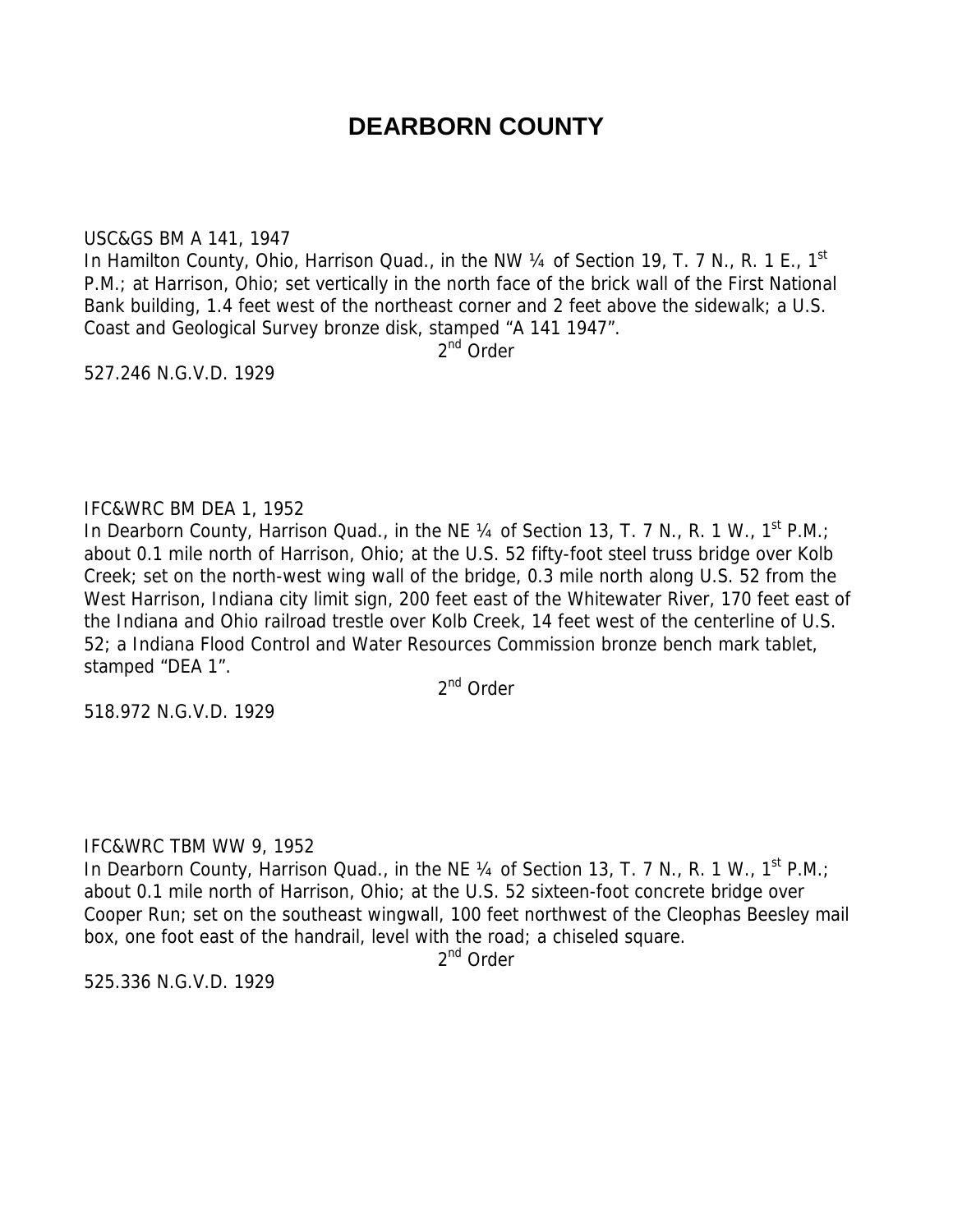#### IFC&WRC BM DEA 2, 1952

In Dearborn County, Harrison Quad., in the SW  $\frac{1}{4}$  of Section 12, T. 7 N., R. 1 W., 1<sup>st</sup> P.M.; about 1.0 mile northwest of Harrison, Ohio; at the U.S. 52 seventy-foot steel truss bridge over Johnson Fork; set on the north end of the west abutment, 800 feet northeast of the Whitewater River, one foot north of and level with the northwest bridge seat; a Indiana Flood Control and Water Resources Commission bronze bench mark tablet, stamped "DEA 2".

2<sup>nd</sup> Order

523.692 N.G.V.D. 1929

#### IFC&WRC TBM WW 4, 1952

In Dearborn, Harrison Quad., in the NW 1/4 of Section 13, T. 7 N., R. 1 W., 1<sup>st</sup> P.M.; about 1.0 mile northwest of Harrison, Ohio; at the Indiana and Ohio (CC & St. Louis) Railroad bridge over Johnson Fork; set on the northwest wingwall, 500 feet south of the U.S. 52 seventy-foot steel truss bridge over Johnson Fork, 300 feet northeast of the Whitewater River, at a water tank, 7 feet north of the north rail, 0.6 foot below the track; a chiseled square.

2<sup>nd</sup> Order

528.748 N.G.V.D. 1929

# IFC&WRC BM DEA 3, 1952

In Dearborn County, Harrison Quad., in the SW  $\frac{1}{4}$  of Section 10, T. 7 N., R. 1 W., 1<sup>st</sup> P.M.; about 3.0 miles northwest of Harrison, Ohio; at the State Road 46 five-span steel truss bridge over the Whitewater River; set on the west end of the northwest concrete guard rail, 3 feet above the road; a Indiana Flood Control and Water Resources Commission bronze bench mark tablet, stamped "DEA 3".

2nd Order

550.232 N.G.V.D. 1929

#### IFC&WRC TBM WW 1, 1952

In Dearborn County, Harrison Quad., in the SW 1/4 of Section 10, T. 7 N., R. 1 W., 1<sup>st</sup> P.M.; about 3.0 miles northwest of Harrison, Ohio; at the State Road 46 five-span steel truss bridge over the Whitewater River; set on the northeast corner of the base of the southeast concrete guardrail, 0.6 foot above the road; a chiseled square.

2<sup>nd</sup> Order

547.239 N.G.V.D. 1929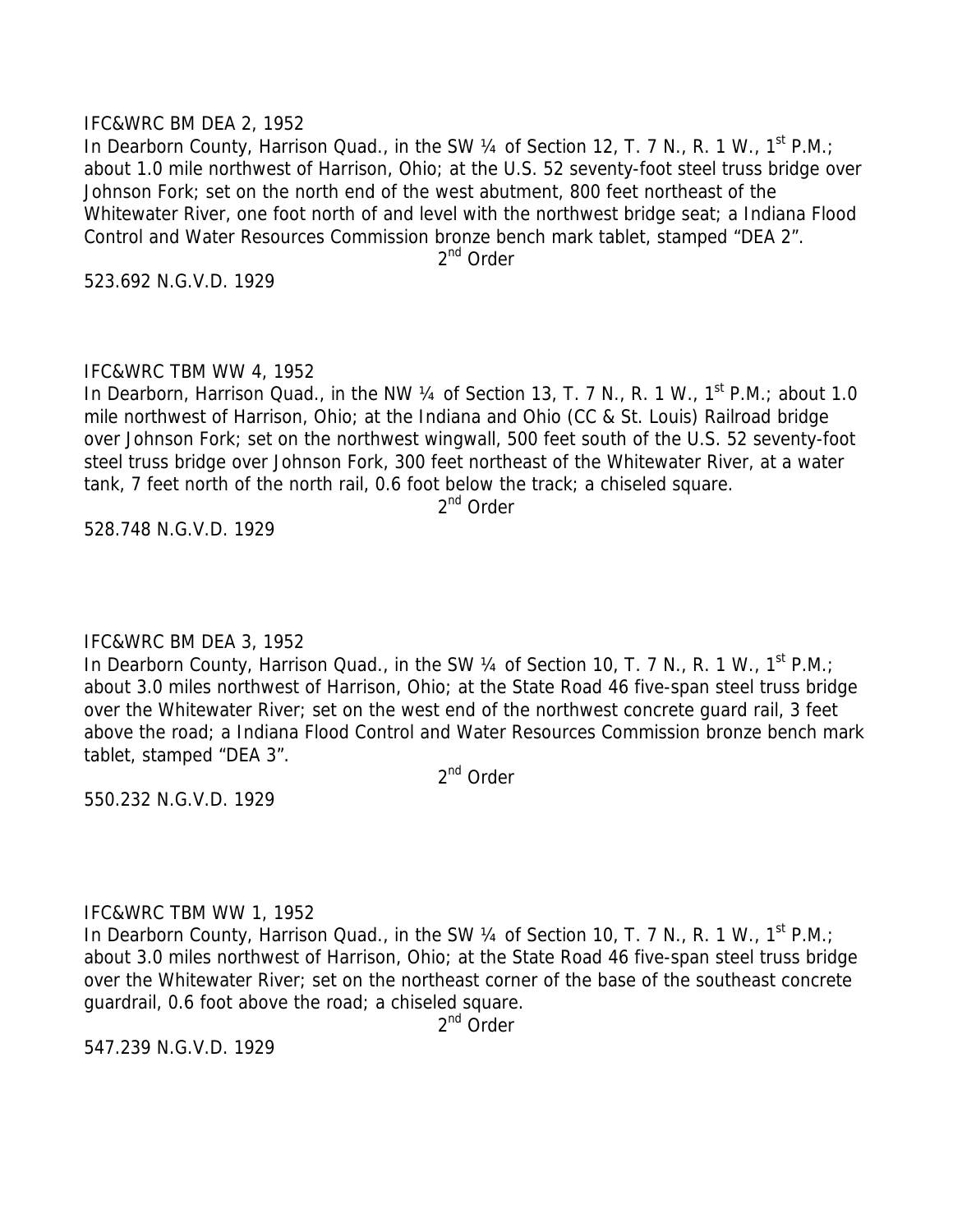#### IFC&WRC TBM WW 7, 1952

In Dearborn County, Cedar Grove Quad., in the SW 1/4 of Section 4, T. 7 N., R. 1 W., 1<sup>st</sup> P.M.; about 1.2 miles southeast of New Trenton; , 1.3 miles north along a gravel Barber Road from its "T" road intersection with State Road 46; set on the south end of the west headwall of a ten-foot concrete bridge, about 500 yards west of the Whitewater River, 8 feet west of the centerline of the road, 1 foot above the road; a chiseled square.

2<sup>nd</sup> Order

561.386 N.G.V.D. 1929

# IFC&WRC BM DEA 4, 1952

In Dearborn County, Cedar Grove Quad., in the SW 1/4 of Section 4, T. 7 N., R. 1 W., 1<sup>st</sup> P.M.; about 0.7 mile south-southeast of New Trenton; 1.8 miles north along a gravel road from its "T" road intersection with State Road 46; set on the east headwall of a ten-foot concrete arch culvert, about 600 feet west of the Whitewater River, about 200 feet east of a large white barn, 50 feet north of a driveway west to a farm home on a high hill, one foot above the road; a Indiana Flood Control and Water Resources Commission bronze bench mark tablet, stamped "DEA 4".

2nd Order

552.140 N.G.V.D. 1929

# IFC&WRC TBM WW 6, 1952

In Dearborn County, Cedar Grove Quad., in the NW 1/4 of Section 5, T. 7 N., R. 1 W., 1<sup>st</sup> P.M.; about 0.5 mile southwest of New Trenton; 2.7 miles north along a gravel Barber Road from its "T" road intersection with State Road 46; set on the south end of the east headwall of a tenfoot bridge, about 200 yards west of the river; a chiseled square.

2nd Order

568.484 N.G.V.D. 1929

#### USC&GS BM C 274, 1947

In Franklin County, Cedar Grove Quad., in the NW  $\frac{1}{4}$  of Section 32, T. 8 N., R. 1 W., 1<sup>st</sup> P.M.; about 0.25 mile northwest of New Trenton; at the St. Peters Road three-span steel bridge over the Whitewater River; set in the top of the north concrete wingwall at the northwest end of the bridge, 12.5 feet northeast of and about level with the centerline of the road; a U.S. Coast and Geodetic Survey bronze disk, stamped "C 274 1947".

2nd Order

569.179 N.G.V.D. 1929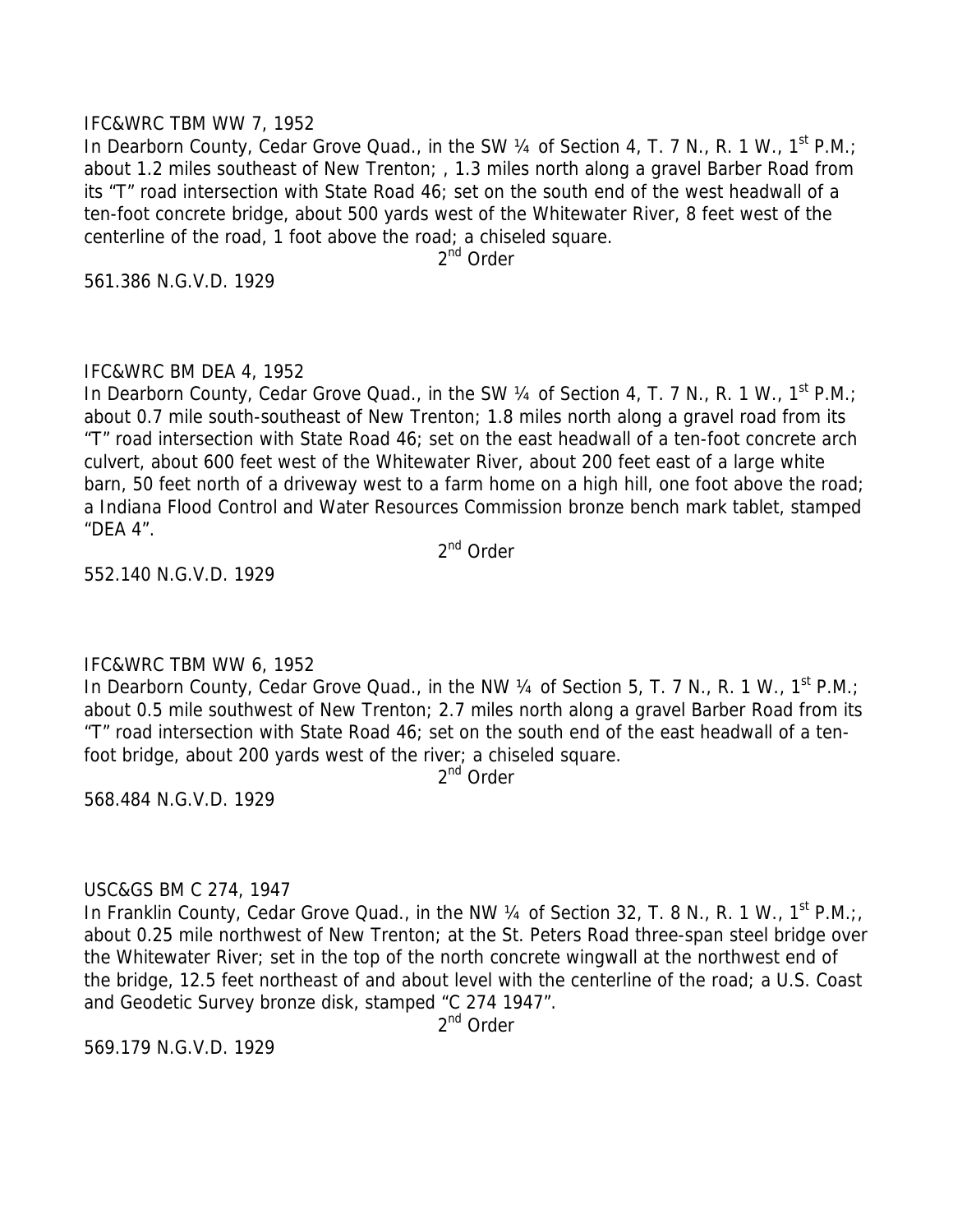#### USC&GS BM F 306, 1964

In Dearborn County, Aurora Quad., in the SE 1/4 of Section 4, T. 4 N., R. 1 W., 1<sup>st</sup> P. M.; about 1.7 miles south-southeast of Aurora; 2.1 miles generally south-southeast along State Road 56 from the U.S. Post Office in Aurora to a farm road east, thence 0.1 mile east to a U.S. Geological Survey test well; set in the top of a copper coated steel road, 26 feet north of the centerline of the farm road, 14 feet northeast of a lone 30-inch Hickory tree, 2 feet west of a metal witness post, 1 foot east of the test well, 0.4 foot above the ground, about level with the farm road; a U.S. Coast and Geodetic Survey bench mark tablet, stamped "F 306 1964".

2nd Order

471.518 N.G.V.D. 1929

# USC&GS BM G 306, 1964

In Dearborn County, Aurora Quad., in the NW 1/4 of Section 9, T. 4 N., R. 1 W., 1<sup>st</sup> P. M.; about 1.8 miles south-southeast of Aurora; at the Riverside Cemetery, at a six-foot box culvert under old State Road 56; set in the top at the north end of the west concrete headwall of the culvert, 300 feet west of the centerline of new State Road 56, 180 feet south of the intersection of the old highway and a cemetery entrance drive, 20 feet west of the centerline of old State Road 56, 7 feet east of the cemetery fence, about level with old State Road 56; a U.S. Coast and Geodetic Survey bench mark tablet, stamped "G 306 1964".

2<sup>nd</sup> Order

477.657 N.G.V.D. 1929

# ISHC BM OHIO S 2

In Ohio County, Aurora Quad., in the N 1/2 of Section 9, T. 4 N., R. 1 W., 1<sup>st</sup> P. M.; about 2.0 miles south-southeast of Aurora; at the State Road 56 concrete bridge over Laughery Creek; set in the top of and at the south end of the west concrete sidewalk of the bridge, 18 feet west of the centerline of the highway, 0.8 foot north of the south end of the west sidewalk, 0.9 foot above the highway; a Indiana State Highway Commission bench mark tablet, stamped "OHIO S 2".

2nd Order

481.623 N.G.V.D. 1929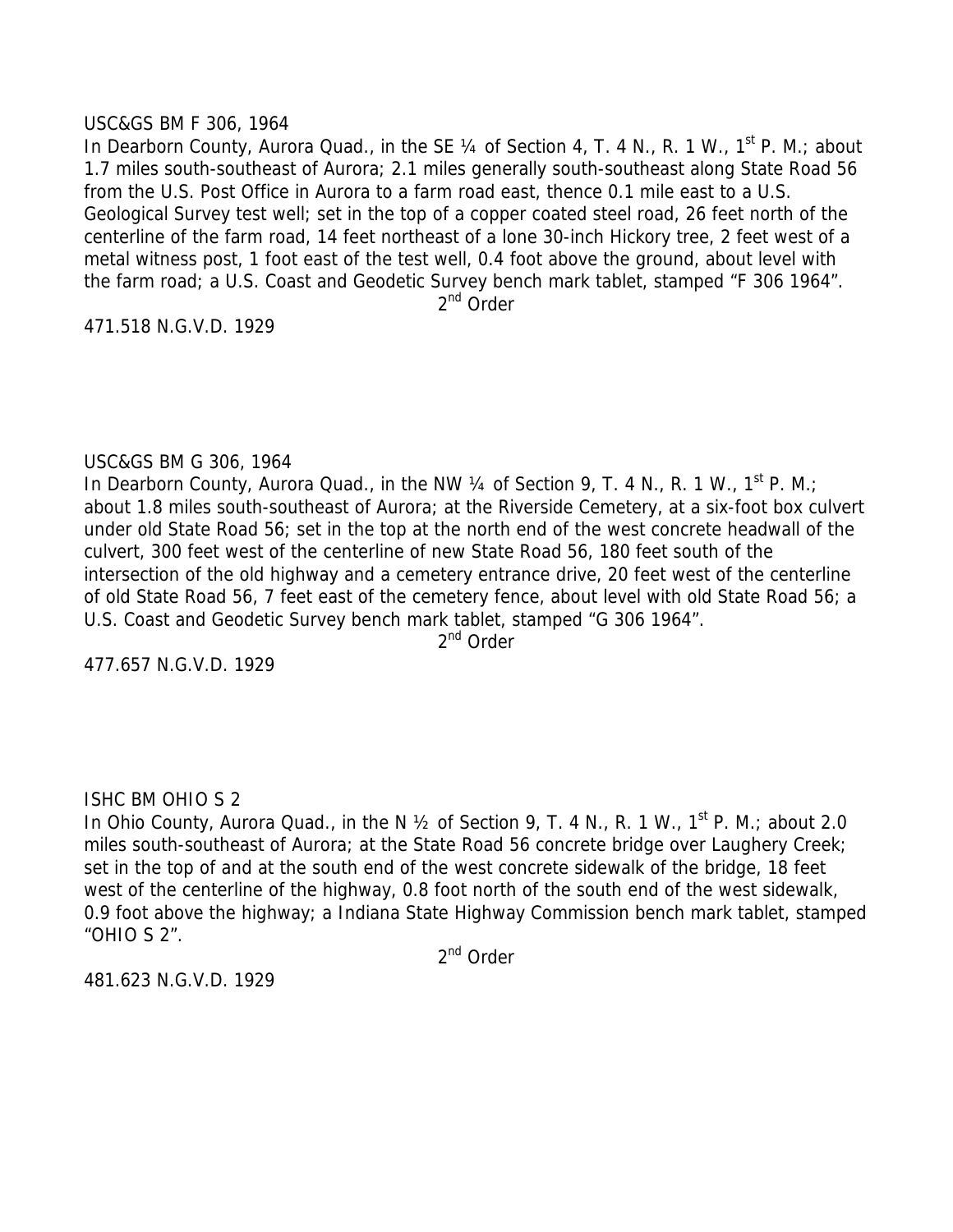#### IFC&WRC BM OHI 1, 1965

In Ohio County, Aurora Quad., in the W  $\frac{1}{2}$  of Section 9, T. 4 N., R. 1 W., 1<sup>st</sup> P. M.; about 2.5 miles south-southeast of Aurora; at the Old State Road 56 single-span steel truss bridge over Laughery Creek; set in the top of and at the south end of the west concrete wing wall of the bridge, 12 feet west of the centerline of the highway, 1 foot east of the east end of the wing wall, 0.7 foot above the highway; a Indiana Flood Control and Water Resources Commission bronze bench mark tablet, stamped "OHI 1 1965".

2<sup>nd</sup> Order

477.695 N.G.V.D. 1929

# IFC&WRC BM OHI 6, 1965

In Ohio County, Aberdeen Quad., in the SE 1/4 of Section 23, T. 4 N., R. 2 W., 1<sup>st</sup> P. M.; at Hartford; set in the top at the northeast corner of a six-foot square concrete well housing in the back yard of the Glenn G. Wilber residence, 240 feet west of the intersection of Hartford Pike and Hartford Ridge Road, 25 feet south of the centerline of Hartford Pike Road; 2.0 feet above the ground, 3.0 feet above the road; a Indiana Flood Control and Water Resources Commission bronze bench mark tablet, stamped "OHI 6 1965".

2<sup>nd</sup> Order

520.580 N.G.V.D. 1929

# IFC&WRC BM OHI 10, 1965

In Ohio County, Bear Branch Quad., in the SE 1/4 of Section 29, T. 4 N., R. 2 W., 1<sup>st</sup> P. M.; about 0.2 mile north of Milton; 0.2 mile north along S.R. 262 from the Calvary Baptist Temple in Milton to a steel truss bridge over Laughery Creek; set in the top of the southwest concrete abutment of the bridge, 8 feet northwest from the centerline of the highway, 2 feet north from the south end of the abutment, 2 feet above the highway; a Indiana Flood Control and Water Resources Commission bronze bench mark tablet, stamped "OHI 10 1965".

2<sup>nd</sup> Order

494.656 N.G.V.D. 1929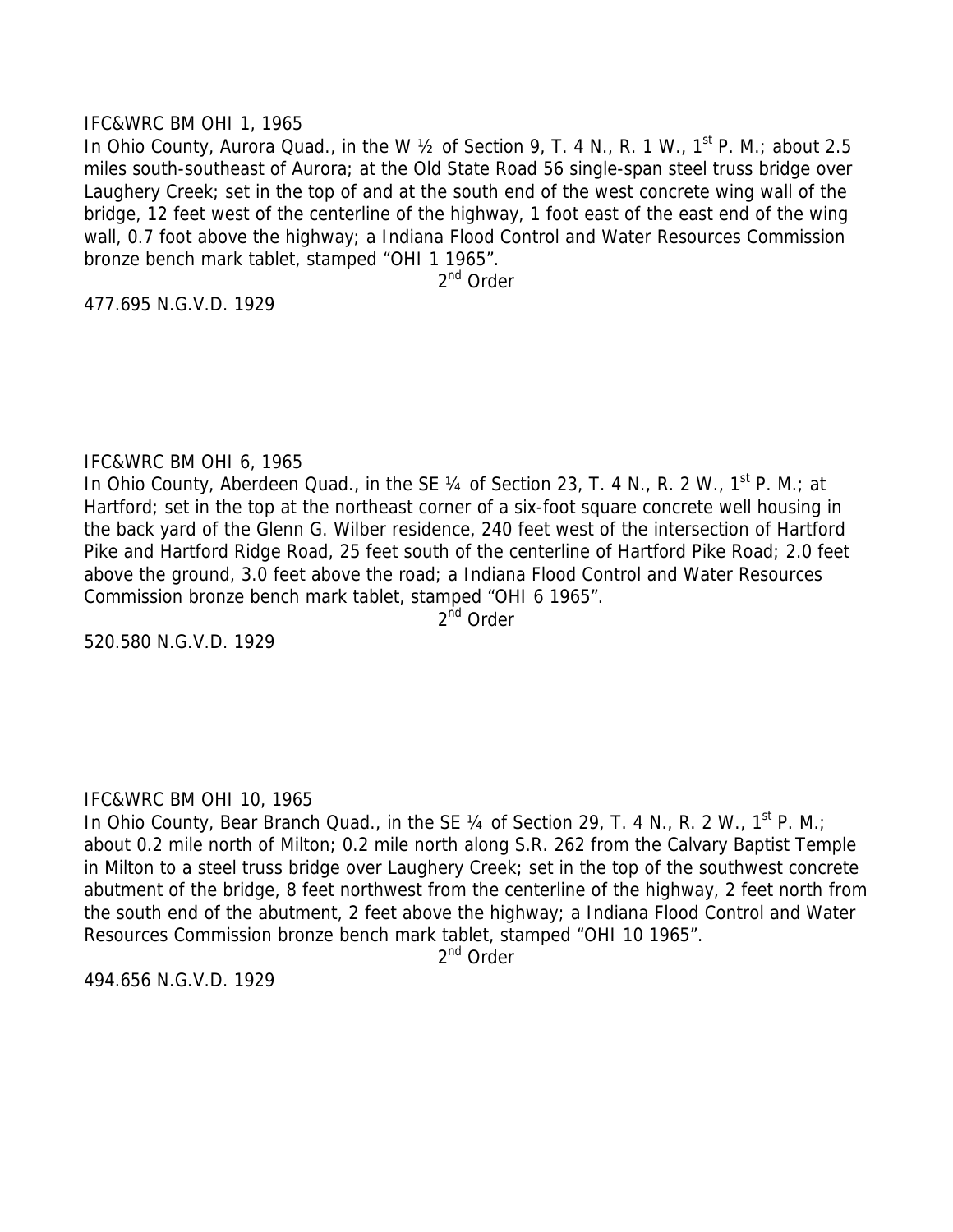#### USGS RM 3

In Ohio County, Bear Branch Quad., in the SW 1/4 of Section 2, T. 4 N., R. 3 W., 1<sup>st</sup> P. M.; about 3.5 miles southwest of Milton; 0.2 mile southwest along bear Branch Road from its junction with State Road 262 at the Calvary Baptist Temple in Milton to a T-road west (Laughery Creek Road), thence 4.8 miles generally west and south to a private road north, thence 0.2 mile north to a U.S. Geological Survey Stream Gaging Station on the east bank of Laughery Creek; set in the top of a concrete post, 32 feet north of and 7 feet west of the center of the pipe well; a U.S. Geological Survey gaging station tablet.

2<sup>nd</sup> Order

540.765 N.G.V.D. 1929

# USGS RM 6

In Ohio County, Bear Branch Quad., in the SW  $\frac{1}{4}$  of Section 2, T. 4 N., R. 3 W., 1<sup>st</sup> P. M.; about 3.5 miles southwest of Milton; 0.2 mile southwest along bear Branch Road from its junction with State Road 262 at the Calvary Baptist Temple in Milton to a T-road west (Laughery Creek Road), thence 4.8 miles generally west and south to a private road north, thence 0.2 mile north to a U.S. Geological Survey Stream Gaging Station on the east bank of Laughery Creek; set on the southeast corner of the staff section (10.14-13.54) foundation; a chiseled square.

2<sup>nd</sup> Order

573.623 N.G.V.D. 1929

# IFC&WRC TBM LC 14, 1965

In Dearborn County, Bear Branch Quad., in the E 1/2 of Section 3, T. 4 N., R. 3 W., 1<sup>st</sup> P. M.; about 1.8 miles southeast of Farmers Retreat; 2.2 miles generally south along a paved road from its junction with State Road 62 at the St. John's Lutheran Church in Farmers Retreat to a Y-road south, thence 0.6 mile generally south to the junction with a northeast-southwest Troad, thence 0.9 mile generally northeast to a white cabin on the north bank of Laughery Creek; set in the east side of a 14-inch tree, 110 feet east of the cabin, 15 feet south of the centerline of the road, 0.8 foot above the ground; a railroad spike driven through an aluminum tag, stamped "TBM LC 14 1965".

2<sup>nd</sup> Order

581.458 N.G.V.D. 1929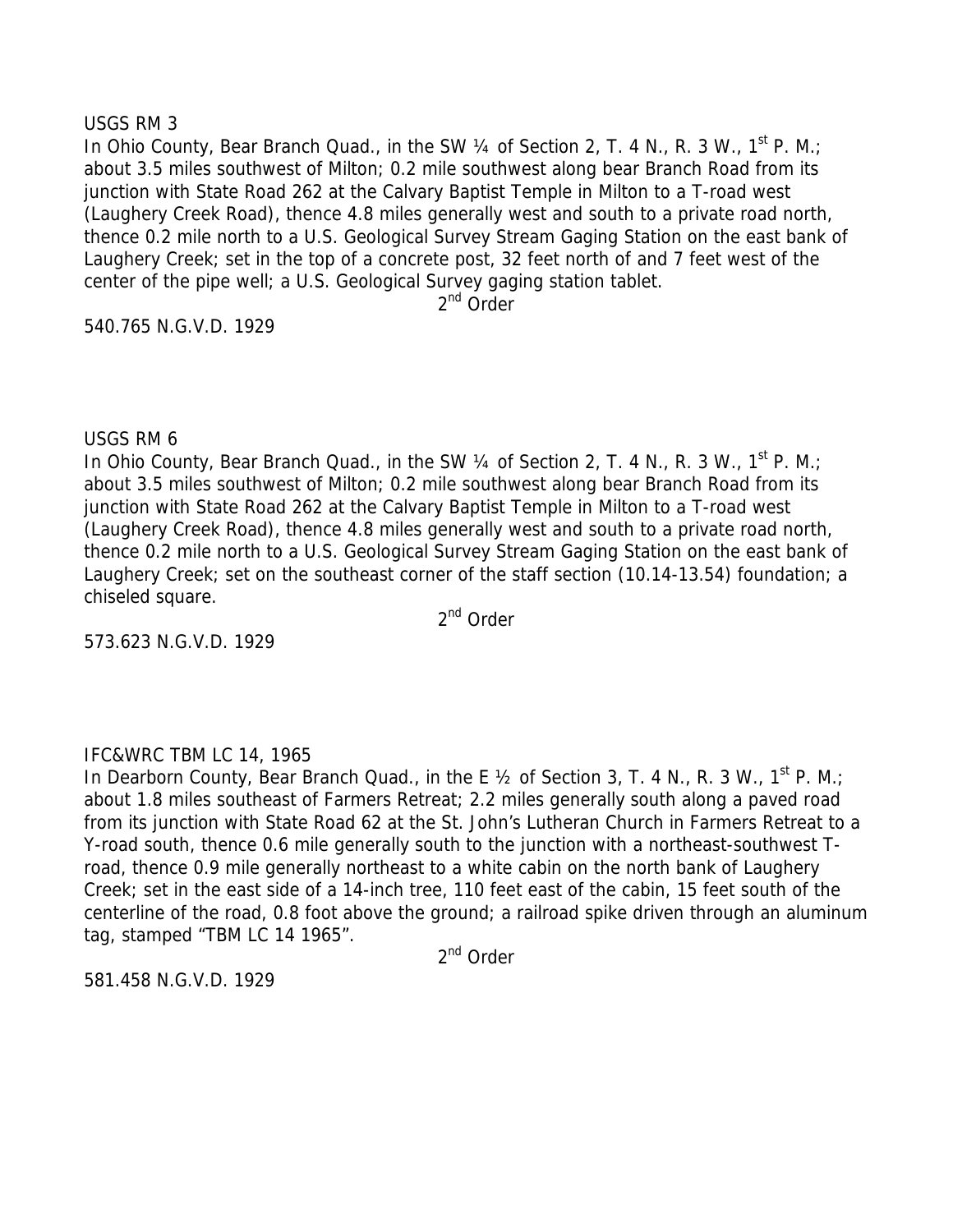# IFC&WRC BM DEA 5, 1965

In Dearborn County, Bear Branch Quad., in the N 1/4 of Section 10, T. 4 N., R. 3 W., 1<sup>st</sup> P. M.; about 2.3 miles southeast of Farmers Retreat; 2.2 miles generally south along a paved road from its junction with State Road 62 at the St. John's Lutheran Church in Farmers Retreat to a Y-road south, thence 0.6 mile generally south to the junction with a northeast-southwest Troad, thence 150 feet southwest to a single-span steel truss bridge over a tributary to Laughery Creek; set in the top of the south concrete bridge seat, 9 feet southeast of the centerline of the road, 0.2 foot northwest of the southeast face of the bridge seat, 0.6 foot below the road; a Indiana Flood Control and Water Resources Commission bronze bench mark tablet, stamped "DEA 5 1965".

2<sup>nd</sup> Order

566.943 N.G.V.D. 1929

# USGS TBM UE 577.6

In Dearborn County, Bear Branch Quad., in the E  $\frac{1}{2}$  of Section 9, T. 4 N., R. 3 W., 1<sup>st</sup> P. M.; about 2.6 miles south of Farmers Retreat; 3.1 miles generally south along a paved road from its junction with State Road 62 at the St. John's Lutheran Church in Farmers Retreat to a single-span steel truss bridge over Laughery Creek (Lost Bridge); set in the top of and at the north corner of the bridge floor, 8 feet northwest of the centerline of the bridge, 0.7 foot southwest of the northeast end of the bridge floor; a painted square.

 $2<sup>nd</sup>$  Order

577.409 N.G.V.D. 1929

# IFC&WRC BM OHI 13, 1965

In Ohio County, Bear Branch Quad., in the SE 1/4 of Section 9, T. 4 N., R. 3 W., 1<sup>st</sup> P. M.; about 2.6 miles south of Farmers Retreat; 3.1 miles generally south along a paved road from its junction with State Road 62 at the St. John's Lutheran Church in Farmers Retreat to a single-span steel truss bridge over Laughery Creek; set in the top of the west concrete wing wall, 12 feet northwest of the centerline of the bridge, level with the bridge floor; a Indiana Flood Control and Water Resources Commission bench mark tablet, stamped "OHI 13 1965".

2<sup>nd</sup> Order

576.734 N.G.V.D. 1929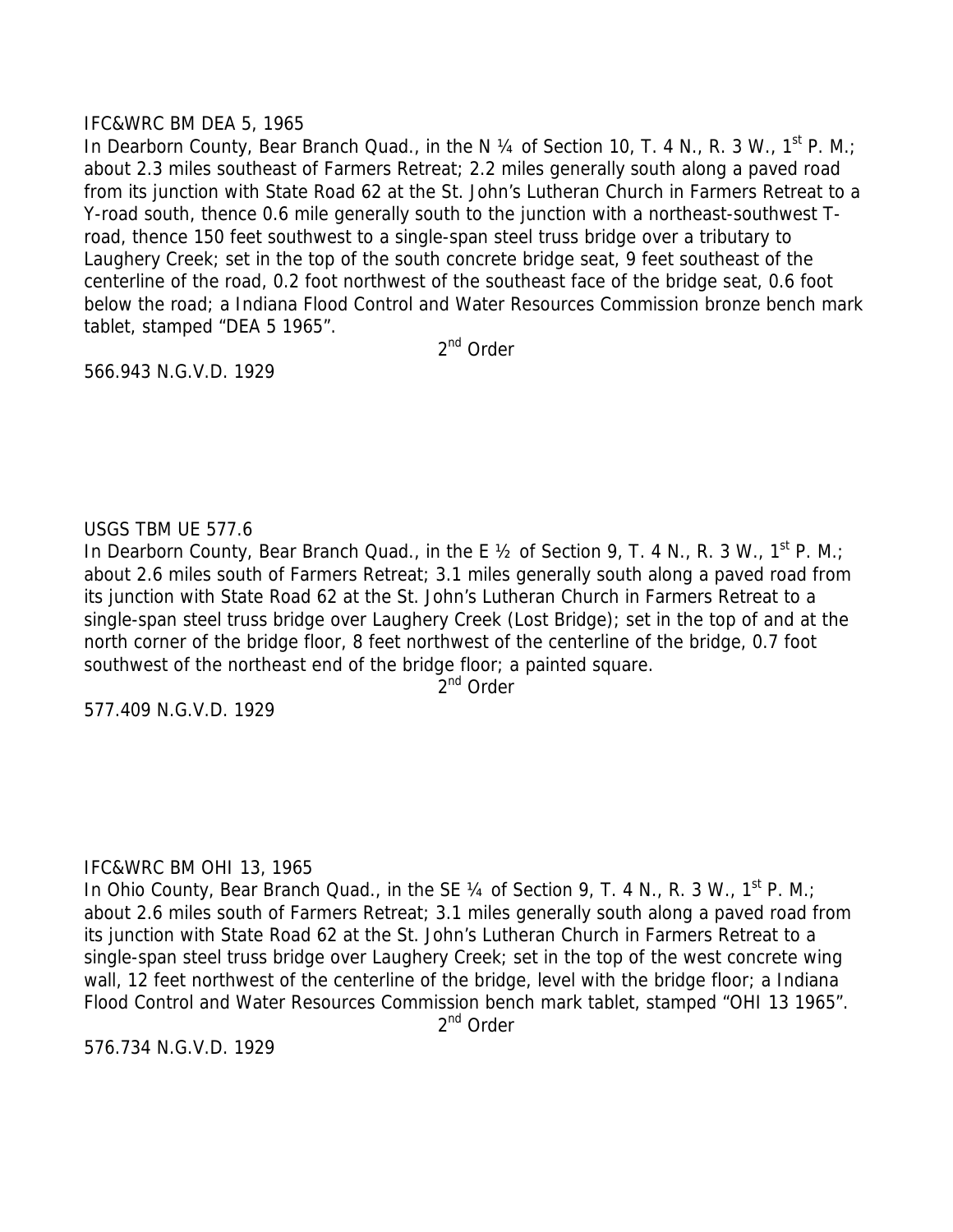#### USGS BM 31 EOM 1957

In Dearborn County, Bear Branch Quad., in the NE 1/4 of Section 9, T. 4 N., R. 3 W., 1<sup>st</sup> P. M.; about 2.2 miles south of Farmers Retreat; 2.6 miles generally south along a paved road from its junction with State Road 62 at the St. John's Lutheran Church in Farmers Retreat to a Troad west; set in the top of a concrete post, 81 feet south of the centerline of the road west, 12 feet west of the centerline of the north-south road, 2.0 feet east of power pole No. ED 172 W 28 N 2, 0.3 foot above the ground; a U.S. Geological Survey bench mark tablet, stamped "31 EOM 1957 598".

2nd Order

598.202 N.G.V.D. 1929

# IFC&WRC TBM LC 15, 1965

In Dearborn County, Bear Branch Quad., in the N 1/2 of Section 9, T. 4 N., R. 3 W., 1<sup>st</sup> P. M.; about 2.2 miles south of Farmers Retreat; 2.6 miles generally south along a paved road from its junction with State Road 62 at the St. John's Lutheran Church in Farmers Retreat to a Troad west, thence 0.4 mile west to a high voltage power line crossing; set in the north side of power pole No. ED 17 2W 33, 38 feet south of the high voltage power line structure, 13 feet south of the centerline of the road, 0.7 foot above the ground; a railroad spike driven through an aluminum tag, stamped "TBM LC 15 1965".

 $2^{nd}$  Order

597.345 N.G.V.D. 1929

#### IFC&WRC BM DEA 6, 1965

In Dearborn County, Bear Branch Quad., in the NE 1/4 of Section 8, T. 4 N., R. 3 W., 1<sup>st</sup> P. M.; about 2.3 miles southwest of Farmers Retreat; 2.6 miles generally south along a paved road from its junction with State Road 62 at the St. Johns Lutheran Church in Farmers Retreat to a T-road west, thence 1.0 mile west to a small cabin at a ford across Laughery Creek; set in the top of a concrete post near the top of the high east bank in the southwest corner of an open field, 75 feet northeast of the northeast corner of the cabin, 70 feet north of the centerline at the bend of the road, 4.0 feet east of the top of the east bank, 0.7 foot northwest of a yellow painted steel witness rod, 0.3 foot above the ground; a Indiana Flood Control and Water Resources Commission bench mark tablet, stamped "DEA 6 1965".

2<sup>nd</sup> Order

593.050 N.G.V.D. 1929